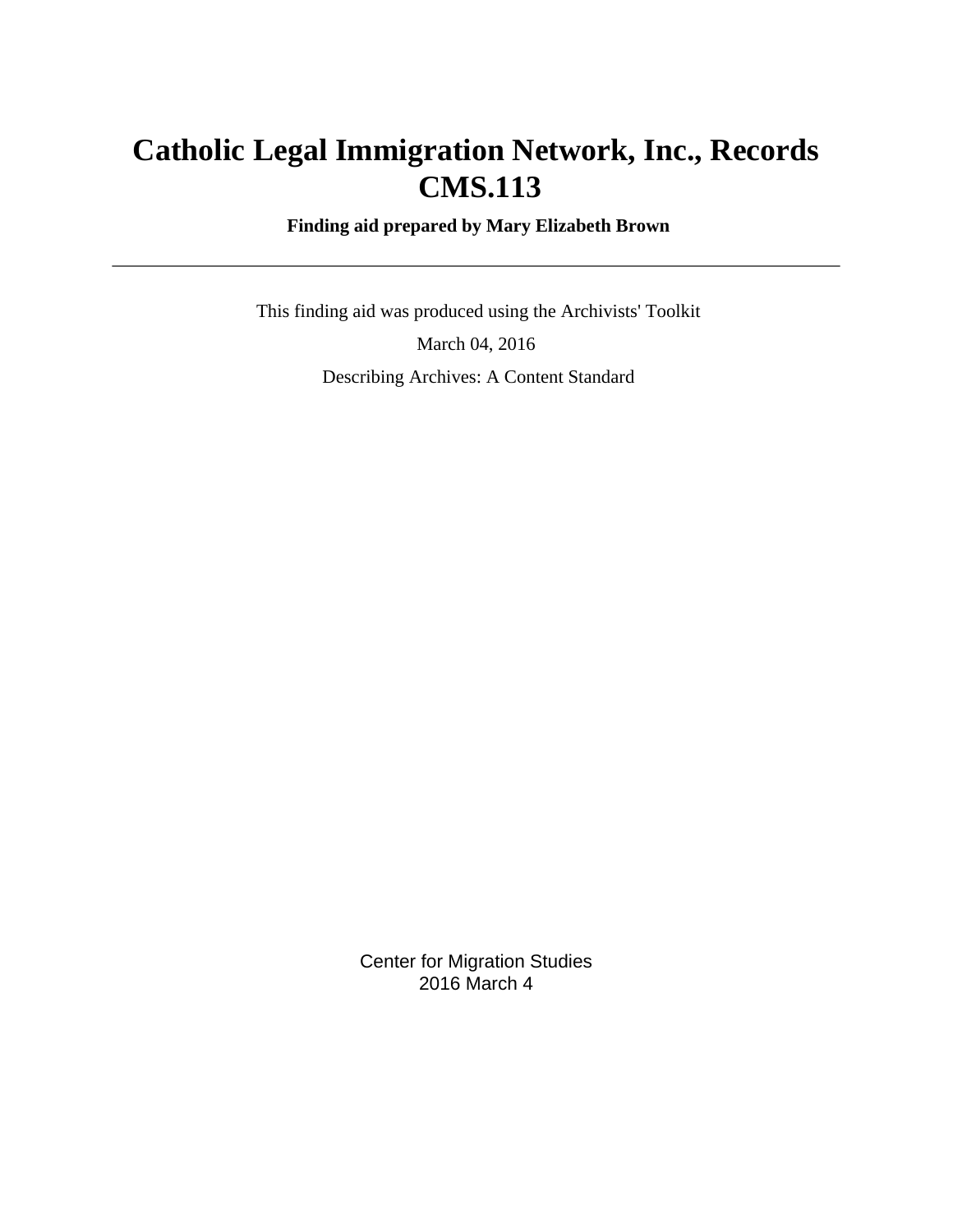# **Table of Contents**

 $\overline{\phantom{a}}$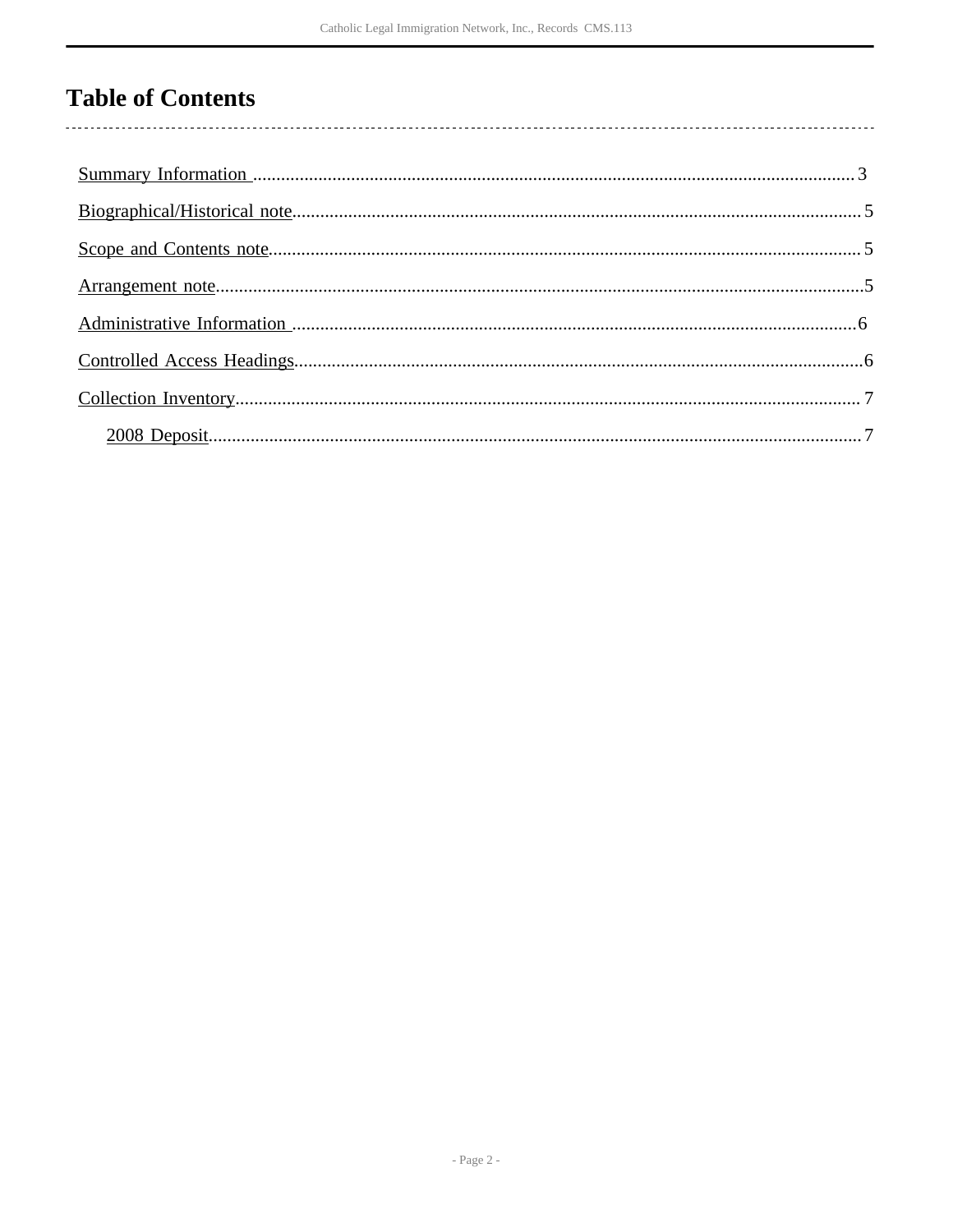# <span id="page-2-0"></span>**Summary Information**

| <b>Repository</b>                                                                                                                                | <b>Center for Migration Studies</b>                                                                                                                                                                                                                                                                                                                                                                                                                              |  |  |  |
|--------------------------------------------------------------------------------------------------------------------------------------------------|------------------------------------------------------------------------------------------------------------------------------------------------------------------------------------------------------------------------------------------------------------------------------------------------------------------------------------------------------------------------------------------------------------------------------------------------------------------|--|--|--|
| <b>Creator</b>                                                                                                                                   | Catholic Legal Immigration Network, Inc                                                                                                                                                                                                                                                                                                                                                                                                                          |  |  |  |
| <b>Creator</b>                                                                                                                                   | Kerwin, Donald, 1961-                                                                                                                                                                                                                                                                                                                                                                                                                                            |  |  |  |
| <b>Title</b>                                                                                                                                     | Catholic Legal Immigration Network, Inc., Records                                                                                                                                                                                                                                                                                                                                                                                                                |  |  |  |
| Date [bulk]                                                                                                                                      | Bulk, 1980-2008                                                                                                                                                                                                                                                                                                                                                                                                                                                  |  |  |  |
| Date [inclusive]                                                                                                                                 | Bulk, 1980-2008 1980-2008                                                                                                                                                                                                                                                                                                                                                                                                                                        |  |  |  |
| <b>Extent</b>                                                                                                                                    | 0.25 Linear feet                                                                                                                                                                                                                                                                                                                                                                                                                                                 |  |  |  |
| <b>Location note</b>                                                                                                                             | CMS.113 is housed at the Center for Migration Studies, 306 East 60th<br>Street, Third Floor, New York, New York 10022                                                                                                                                                                                                                                                                                                                                            |  |  |  |
| Language                                                                                                                                         | English                                                                                                                                                                                                                                                                                                                                                                                                                                                          |  |  |  |
| Language of Materials note Most of the material in CMS.113 is in English, with one pamphlet, Jusitice<br>for Newcomers, translated into Spanish. |                                                                                                                                                                                                                                                                                                                                                                                                                                                                  |  |  |  |
| <b>Abstract</b>                                                                                                                                  | The Catholic Legal Immigration Network Records documents the<br>activites of an agency that applied Catholic social teaching to the issue<br>of immigration into the United States. The records cover the period from<br>2001 to 2008 and consist entirely of publications. Most were generated<br>by the agency itself, but there is also a file of copies of publications by<br>Executive Director Don Kerwin that appeared in journals across the<br>country. |  |  |  |

## **Preferred Citation note**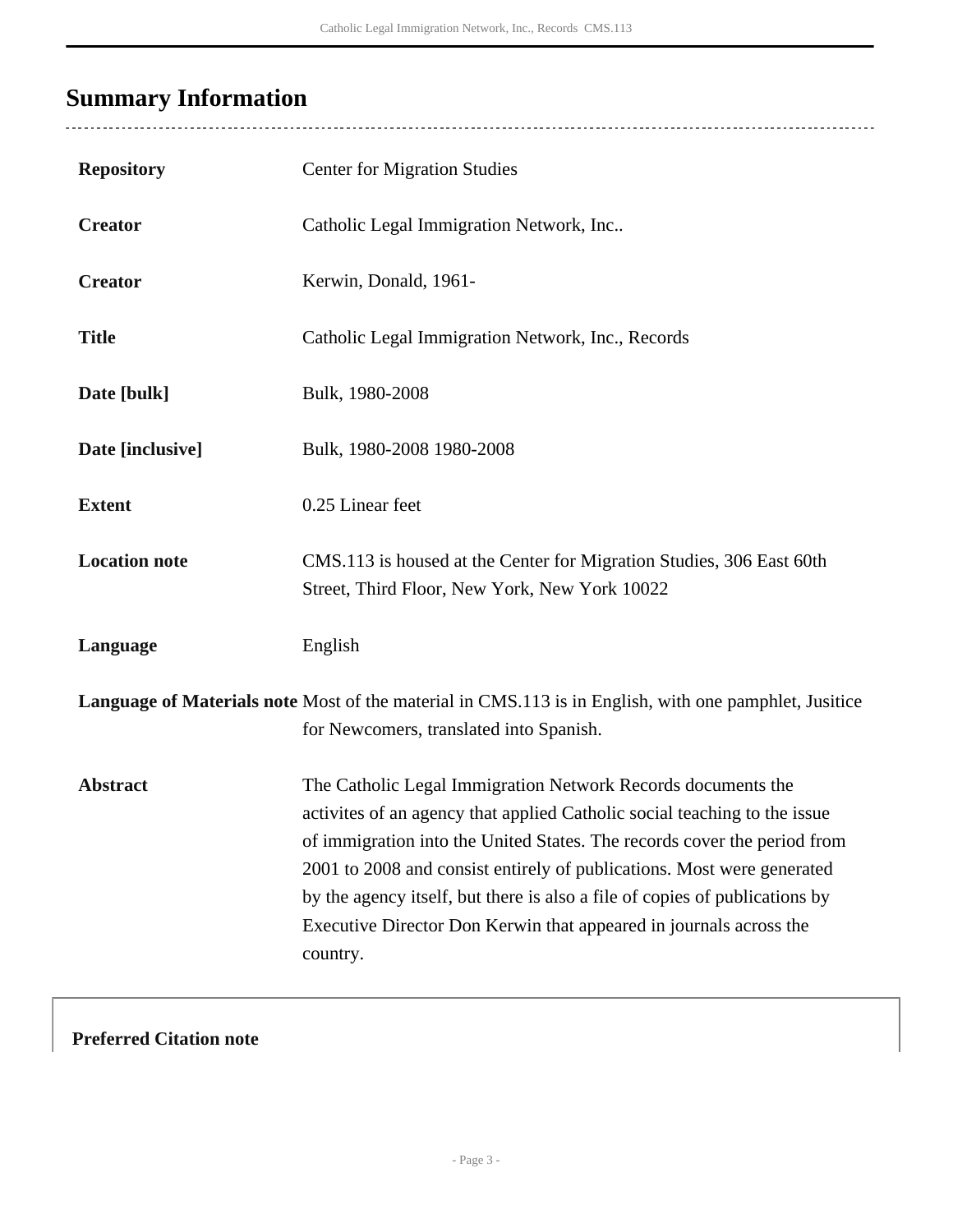Center for Migration Studies of New York; Catholic Legal Immigration Network, inc., Records (CMS.113); Box 1; Folder.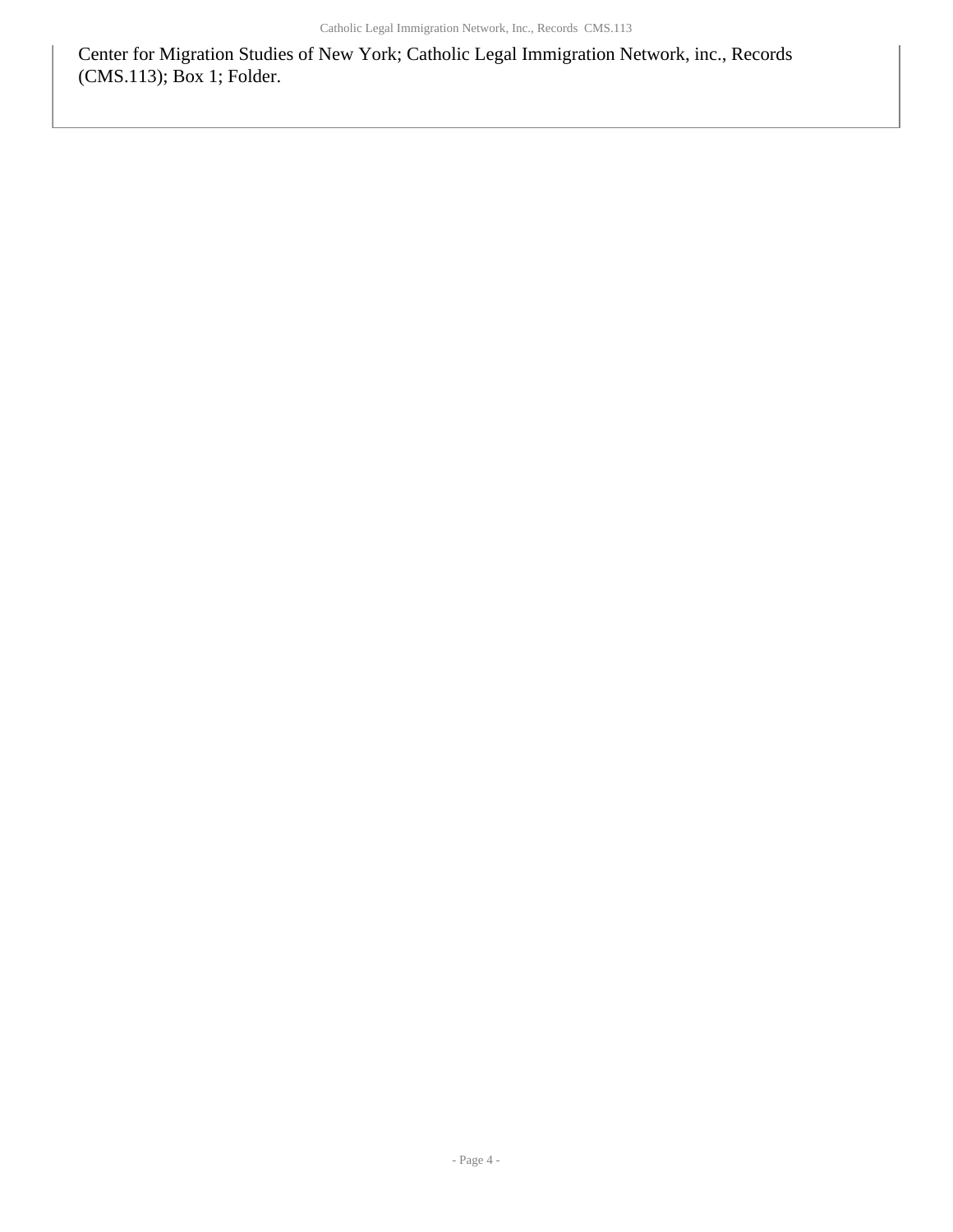# <span id="page-4-0"></span>**Biographical/Historical note**

CLINIC is an expression of a long history of American Catholic organizational development. Initially, each see was a place unto itself, and its ordinary identified and met charitable needs. When the United States entered World War I, the American hierarchy organization the National Catholic War Council so that Catholics across the country might be organized together to assist the Knights of Columbus, a Catholic men's organization that was first in the field of assisting the troops. The war experience proved the usefulness of having a national structure to address common problems, and the hierarchy reorgnaized their war effort as the National Catholic Welfare Council, keeping the same initials. At the Vatican's request the hierarchy changed the name to National Catholic Welfare Conference, "Council" implying a greater degree of legislative power than the agency actualy had. In 1922, the NCWC opened its Bureau of Immigration, which was charged with lobbying in Washington for immigration legislation that more faithfully reflected Christian teaching, and with providing hands-on care for immigrants at their ports of entry. The Bureau of Immigration, had four offices: its main one in Washington, D.C., and field offices in El Paso, Texas, New York harbor and, briefly, Philadelphia. Over the next generation, however, ordinaries, religious orders and lay people orgnaized their own groups to address local immigration concerns. in 1968, the American hierarchy overhauled its national organization. As part of that overhaul, the hierarchy established the Catholic Legal Immigration Network (CLINIC) as a national office for immigration and a support for these myriad local efforts. Reflecting its national reach, CLINIC's headquarters are in Washington, D.C.

## <span id="page-4-1"></span>**Scope and Contents note**

CMS.113 documents the activities of the Catholic Legal immigration Network, Inc. (CLINIC), which was founded in 1968 to support Catholic efforts in the field of immigration nationwide. The collection consists of publications, most of them generated by CLINIC but some published by its then Executive Director, Don Kerwin, in scholarly and Catholic publications. The collection documents CLINIC's vision of its work and provides some examples of CLINIC in action.

## <span id="page-4-2"></span>**Arrangement note**

The colleciton consists of one series, the material deposited in 2008; it is anticipated that CLINIC will make other deposits that will become subjsequent series. The series consists of five folders, arranged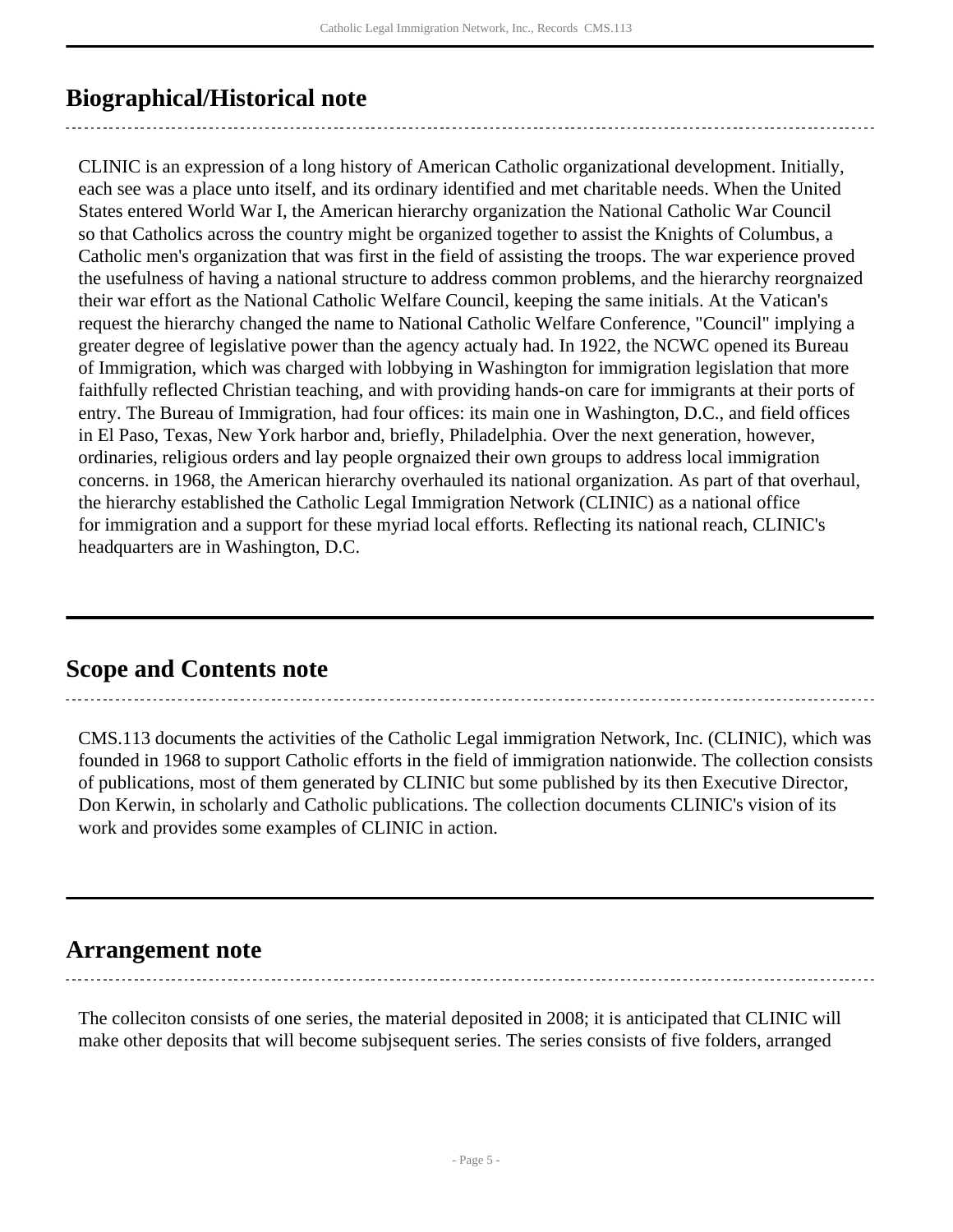alphabetically: 1. Annual Reports 2. Deed of Gift 3. Kerin, Don (copies of his publications) 4. National Migration Conference, 2003, 2008 5. Policy Paper: Justce for Newcomers/ Justicia para los recien llegados

## <span id="page-5-0"></span>**Administrative Information**

### **Publication Information**

Center for Migration Studies 2016 March 4

### **Conditions Governing Access note**

Open to researchers by appointment.

### **Conditions Governing Use note**

Copyright is owned by the Center for Migration Studies. Permission to publish materials must be requested before use.

### **Immediate Source of Acquisition note**

CMS.113 came to the Center for Migration Studies in September 2008 courtesy of CLINIC's Maura Collins.

### **Processing Information note**

In 2013, this collection was entered into the Archivists' Toolkit in compliance with DACS. Folder titles in the container list online may vary from the the physical folder titles.

## <span id="page-5-1"></span>**Controlled Access Headings**

**Subject(s)**

• Church work with immigrants |z Catholic Church.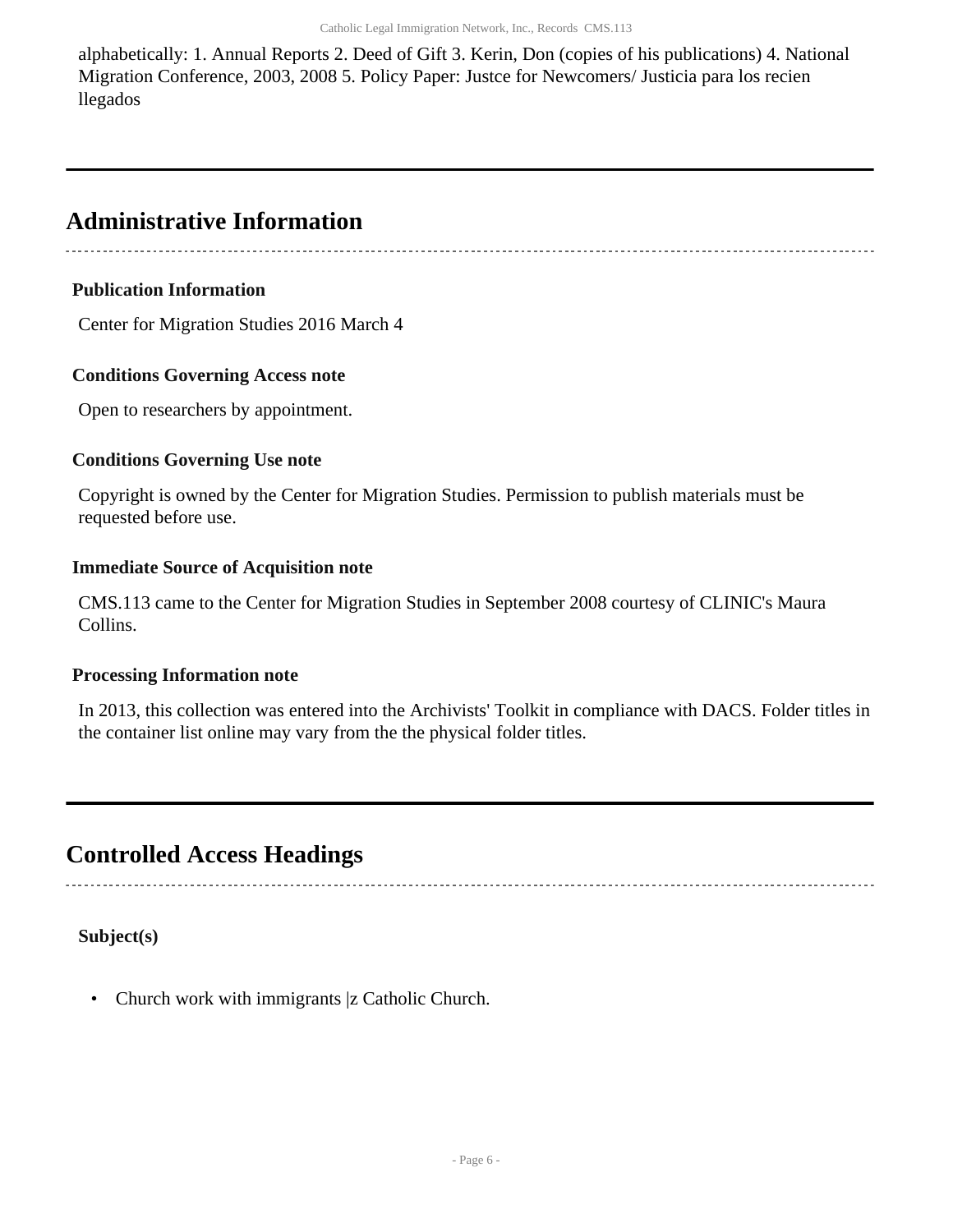## <span id="page-6-0"></span>**Collection Inventory**

<span id="page-6-1"></span>**2008 Deposit** 

|                          | <b>Box</b> | Folder         |
|--------------------------|------------|----------------|
| Annual Reports 2001-2007 |            |                |
| Deed of Gift 2008        |            | $\overline{2}$ |
| Kerwin, Don 2004-2008    |            | 3              |

#### **Bibliography of articles by Don Kerwin**

"America's Children," America 197:8 (Septembr 24, 2007), 10-13. "A Catholic Perspective on Migrants and Newcomers," Origins 36:28 (December 21, 2006), 444-449. "Catholic Social Teching on Migration on the 40th Anniversary of Pacem in Terris," Journal of Catholic Social Thought 1:1 (2004), 129-136. "Due Process for immigrants," ACSBlog: The Blog of the American Constitution Society (2008 May 29). "Immigrants and the Church int he United States Today," Origins 34:42 (April 7, 2005). "Immigration Reform and the Catholic Church," MIP: Migration Policy Institute (2006 May 1). "Justice for Immigrants: A Faith-based Perspective," New Americans: Published by Grantmakers Concerned with Immigrants and Refugees 5:2 (Fall 2006). Two copies. "Revisiting the Need for Appointed Counsel," MPI: MIgration Policy Institute 4 (April 2005), 1-17. "U.S. Immigration Policy and the 'Rule of Law,'" ACSBlog: The Blog of the American Constitution Society (2008 June 9). "The Use and Misuse of 'National Security' Rationale in Crafting u.S. Refugee and Immigration Policies," International Journal of Refugee Law 17 (2005), 749-763. With Margaret D. Stock. "The Role